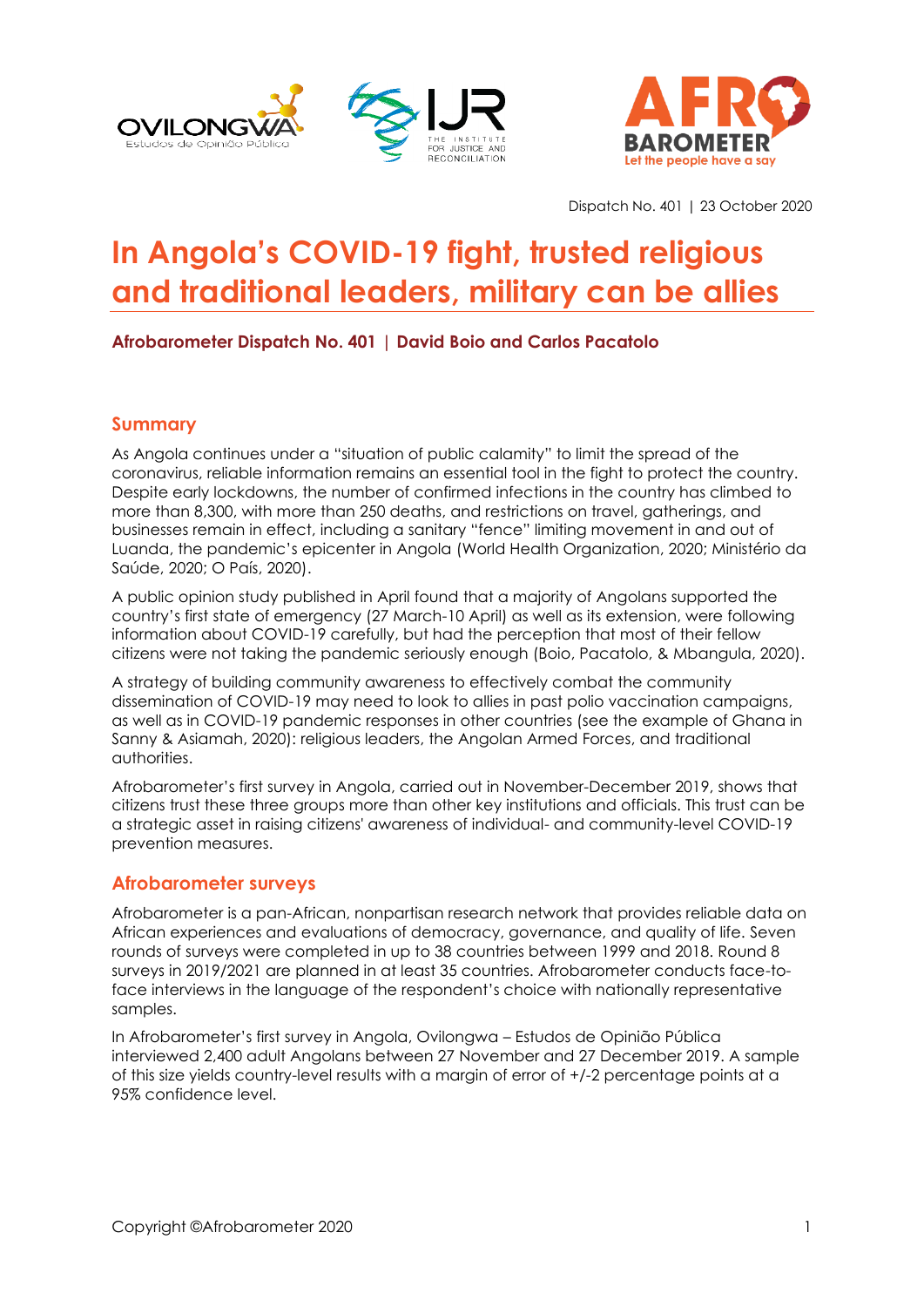

# **Key findings**

- More than half (53%) of Angolans say they trust religious leaders "somewhat" or "a lot," followed by the military (43%) and traditional authorities (42%). Fewer than four in 10 respondents express trust in the courts (38%), police (37%), president (37%), and other institutions.
- Popular trust in religious leaders, the military, and traditional authorities is generally stronger among rural, older, poorer, and less educated respondents – some of the very groups that may be difficult to reach with information about the COVID-19 pandemic.
- Residents in Luanda Province, which concentrates about one-third of the Angolan population and has recorded the majority of the country's COVID-19 cases and deaths to date, express the lowest levels of popular trust in religious leaders, the armed forces, and traditional authorities.

### **Trust in institutions**

When asked how much they trust key public leaders and officials, Angolans are most likely to say they trust religious leaders (53%), the Angolan Armed Forces (43%), and traditional leaders (42%) "somewhat" or "a lot" (Figure 1). Notably, religious leaders are the only group in which more than half of respondents indicate trust.

A majority of respondents indicate little or no trust in the police (52%), the president (53%), the ruling and opposition political parties (54% and 56%, respectively), the National Assembly (54%), and the National Electoral Commission (58%), among others.



#### **Figure 1: Popular trust in institutions** | Angola | 2019

*Respondents were asked: How much do you trust each of the following, or haven't you heard enough about them to say?*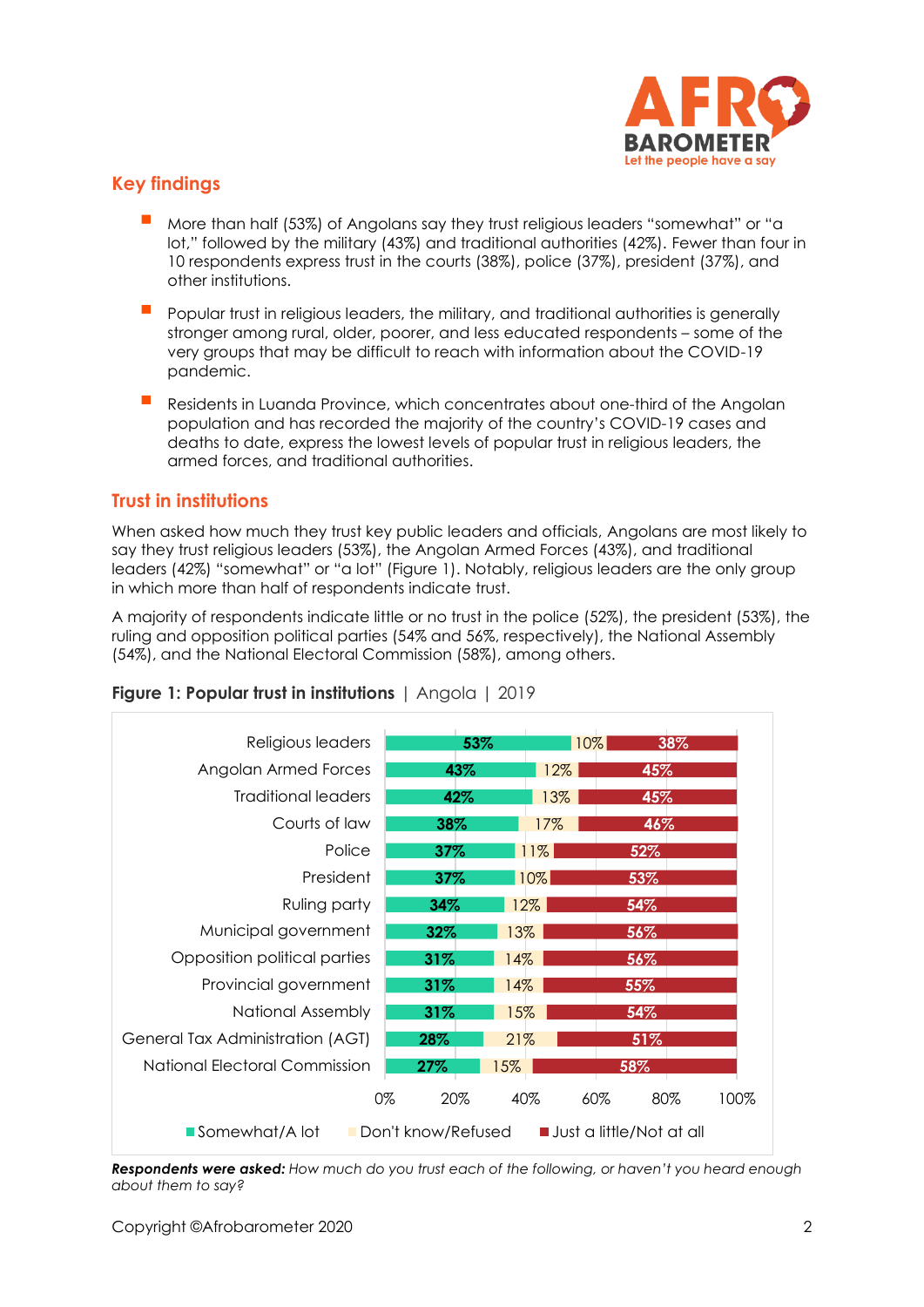

Popular trust in religious leaders increases with age but decreases with education level (Figure 2). Among older respondents (aged 56 or more), 63% say they trust religious leaders "somewhat" or "a lot," compared to 51% of those aged 18-35. And citizens with postsecondary education are far less likely to express trust (37%) than their less educated counterparts.

Urban residents are slightly less trusting in religious leaders than rural dwellers (51% vs. 56%), and Luanda Province, the most urban in the country, records the lowest level of trust (47%). The poorest<sup>1</sup> respondents are somewhat more likely to express trust in religious leaders than better-off citizens.



### **Figure 2: Trust in religious leaders** | by socio-demographic group**<sup>2</sup>** | Angola | 2019

*Respondents were asked: How much do you trust each of the following, or haven't you heard enough about them to say: Religious leaders? (% who say "somewhat" or "a lot")*

**<sup>1</sup>** Afrobarometer's Lived Poverty Index (LPI) measures respondents' levels of material deprivation by asking how often they or their families went without basic necessities (enough food, enough water, medical care, enough cooking fuel, and a cash income) during the preceding year. For more on lived poverty, see Mattes (2020).

**<sup>2</sup>** In accordance with National Statistics Institute classifications, regions include the following provinces: North (Cabinda, Uíge, Zaire), Center North (Bengo, Cuanza Norte, Malange), Luanda, Center (Benguela, Bié, Cuanza Sul, Huambo), East (Cuando Cubango, Lunda Sul, Lunda Norte, Moxico), and South (Cunene, Huíla, Namibe). Results for Cabinda Province, which are included in the North Region average, are also shown separately.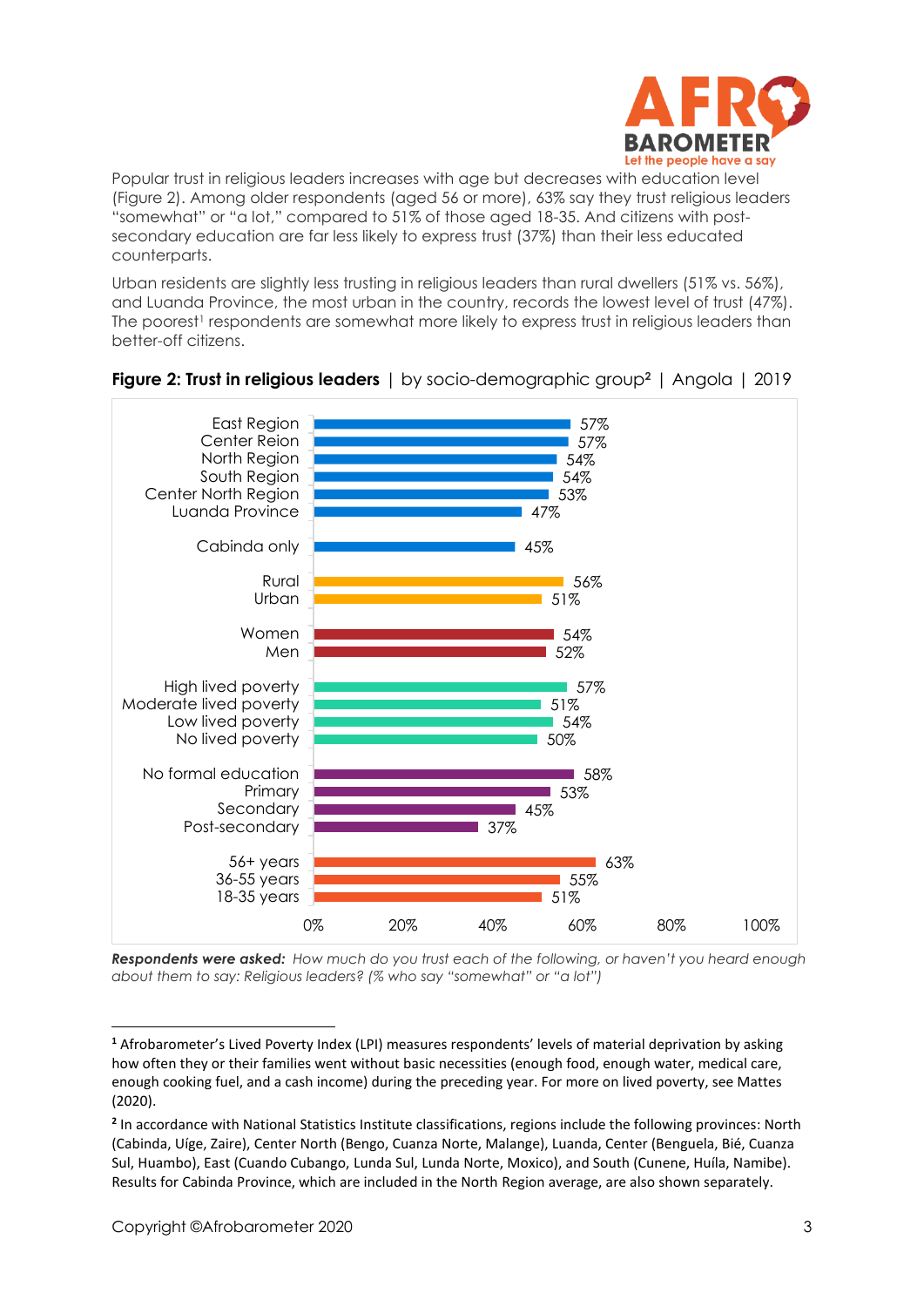

Trust in the military, the second-most-trusted group, varies somewhat by region, ranging from 40% in Luanda Province to 48% in the South and East regions (Figure 3). Men (46%) and elders (53%) are more likely to express trust in the armed forces than women (40%) and young people (41% of 18- to 35-year-olds).





*Respondents were asked: How much do you trust each of the following, or haven't you heard enough about them to say: Angolan Armed Forces? (% who say "somewhat" or "a lot")*

Traditional authorities, Angolans' third-most-trusted institution, are a pillar of a society governed by legal pluralism, that is, positive law and customary law. Again, popular trust increases with age and decreases with education (Figure 4). Trust in traditional leaders is significantly stronger in rural areas (54%) than in cities (35%), and is highest in the largely rural South Region (54%).

Luanda Province is the place of the country that has by far the lowest level of confidence in traditional authorities (26%), exceeded by trust in the courts (33%) (Figure 5).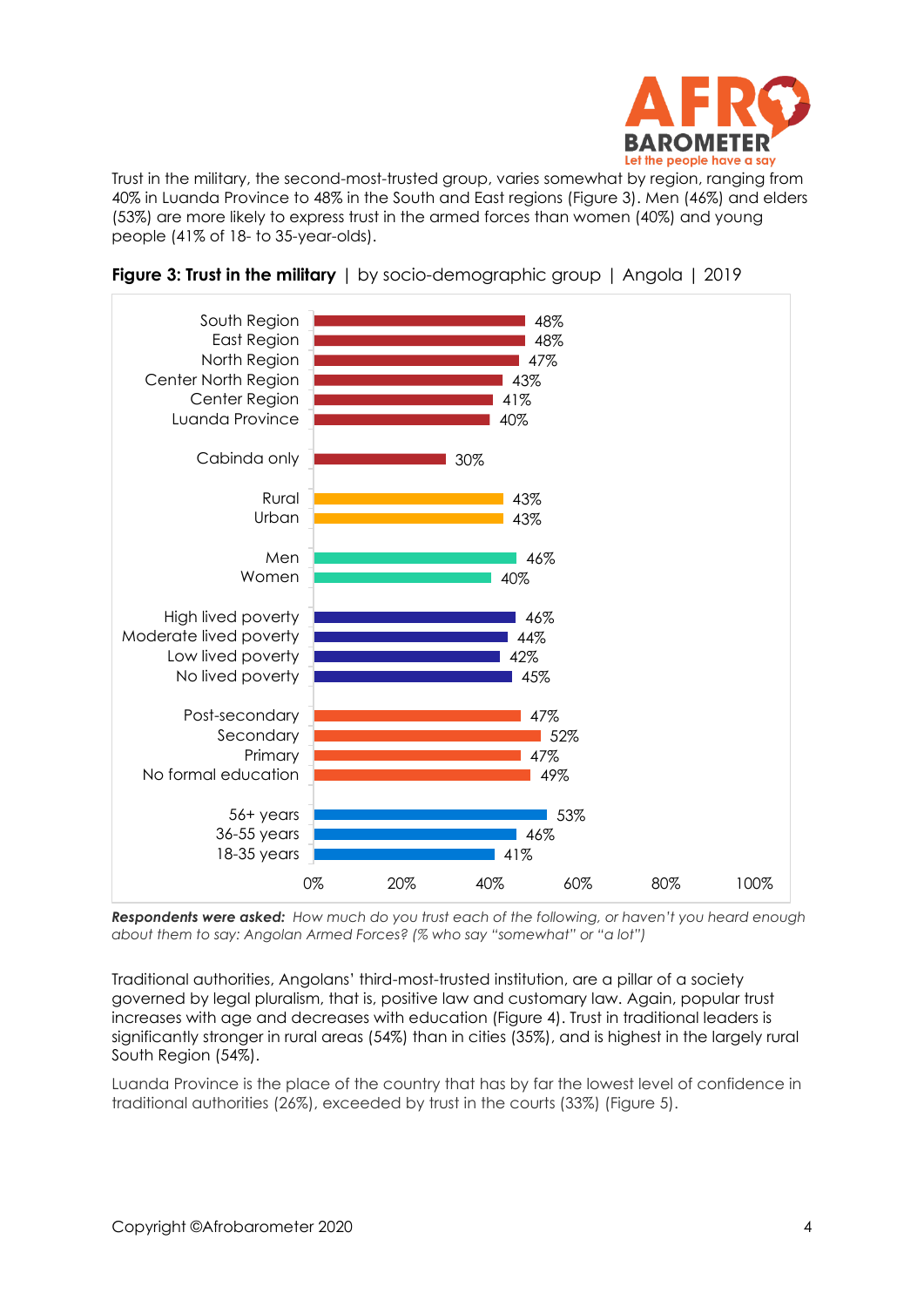



**Figure 4: Trust in traditional leaders |** by socio-demographic group | Angola | 2019

*Respondents were asked: How much do you trust each of the following, or haven't you heard enough about them to say: Traditional leaders? (% who say "somewhat" or "a lot")*





*Respondents were asked: How much do you trust each of the following, or haven't you heard enough about them to say?*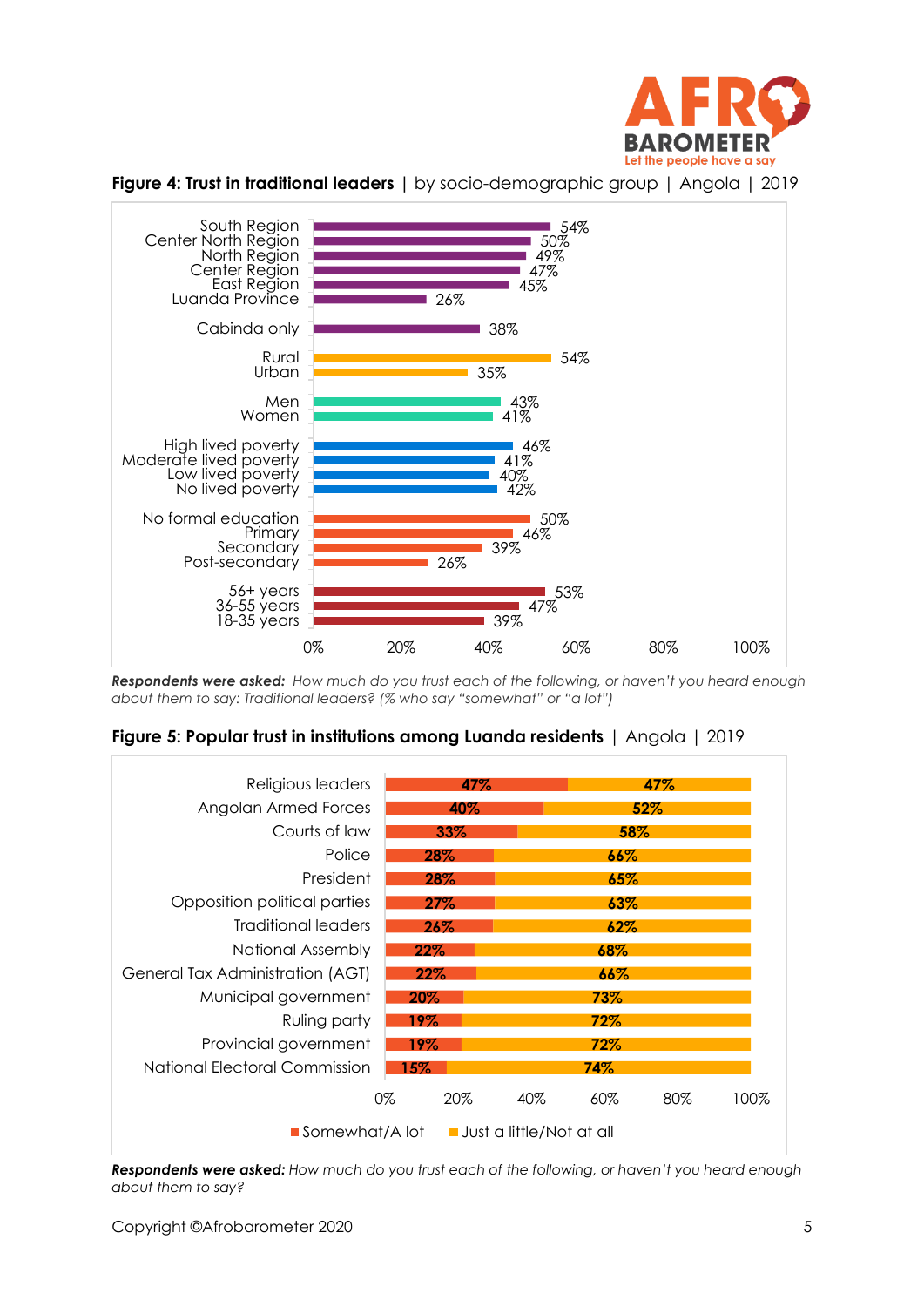

In terms of the role that traditional leaders play in Angola, half (50%) of respondents say they have "some" or "a lot" of influence in governing local communities. Pluralities also see traditional leaders as influential in allocating land (45%), solving local disputes (44%), and impacting how people vote (43%) (Figure 6).



#### **Figure 6: Influence of traditional leaders** | Angola | 2019

**Respondents were asked:** *How much influence do traditional leaders currently have in each of the*  following areas: Governing your local community? Allocating land? Influencing how people in their *communities vote? Solving local disputes?*

The influence of traditional authorities on the governance of the local community is more strongly perceived in rural areas (57%) than in cities (46%) and among poor (54%) and

Do your own analysis of Afrobarometer data – on any question, for any country and survey round. It's easy and free at www.afrobarometer.org/online-data-analysis.

uneducated (54%) respondents than among their better-off and more education counterparts (Figure 7). Residents in the North (60%) and South (59%) regions are more likely to see traditional leaders as influential in governing local communities than are citizens in other regions.

A plurality (45%) of Angolans think that the influence of traditional authorities in the management of community affairs should

increase, while one about half as many would prefer to see it decrease (20%) or stay the same (18%) (Figure 8).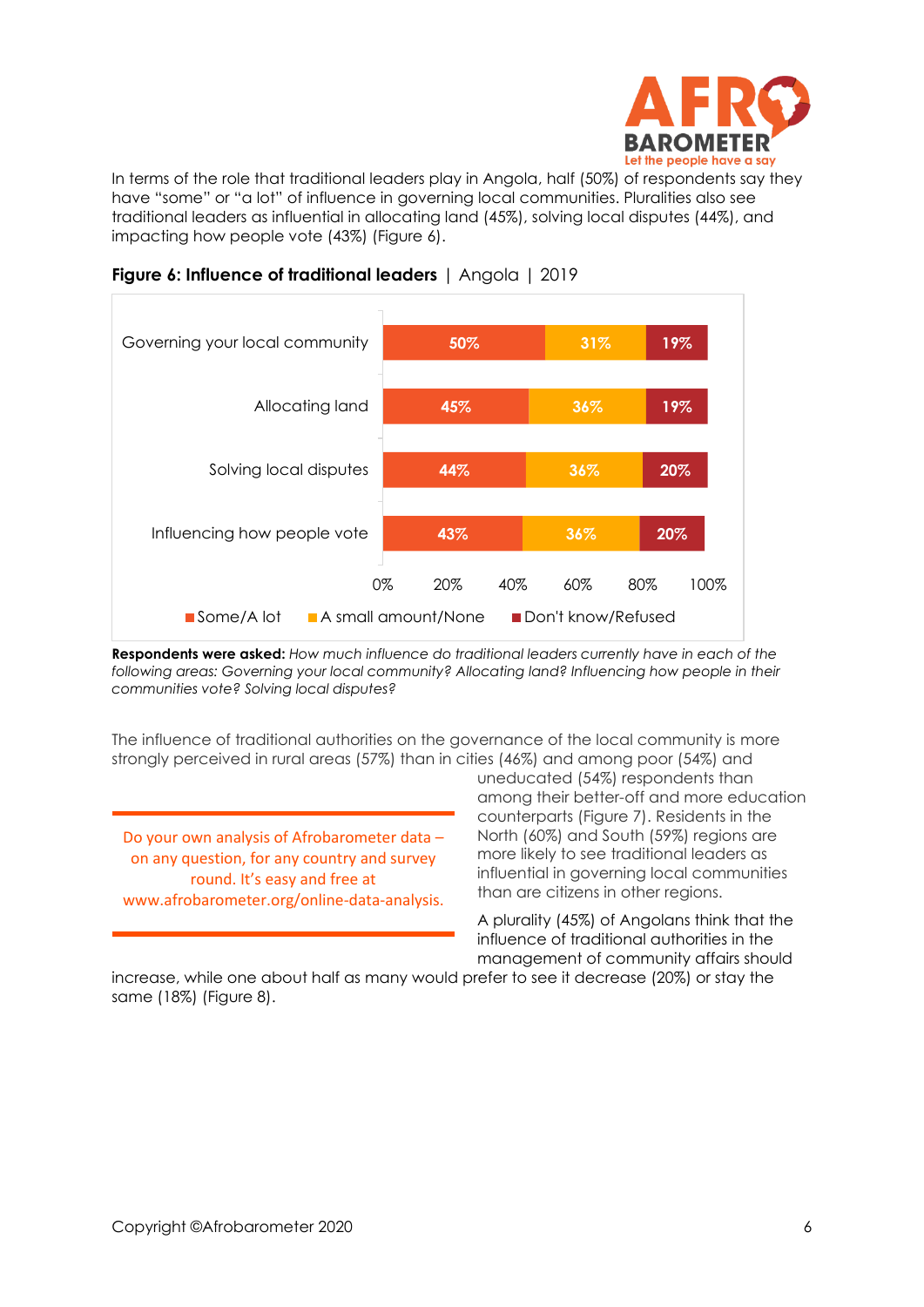

#### **Figure 7: Influence of traditional leaders in governing the local community |** by socio-demographic group | Angola | 2019



**Respondents were asked:** *How much influence do traditional leaders currently have in each of the following areas: Governing your local community? (% who say "some" or "a lot")*

**Figure 8: Should traditional leaders' influence increase or decrease?** | Angola | 2019



*Respondents were asked: Do you think that the amount of influence traditional leaders have in governing your local community should increase, stay the same, or decrease?*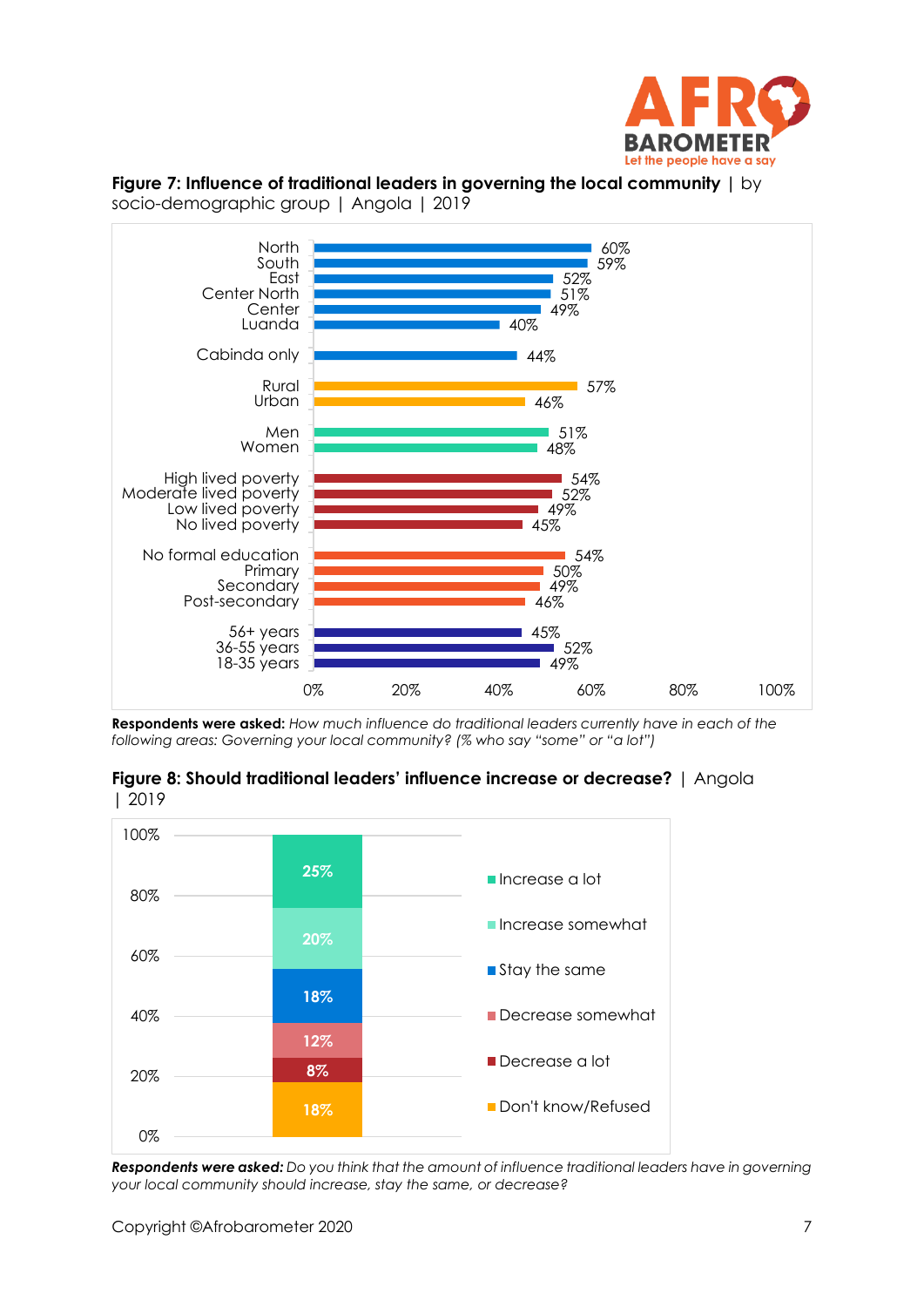

# **Conclusion**

The Afrobarometer survey shows that Angolans trust religious leaders, the Angolan Armed Forces, and traditional leaders more than other key institutions and officials. These three groups, which have contributed to health campaigns in the past, thus represent potential assets in the current fight to limit COVID-19.

This trust tends to be higher than average among Angolans who live in rural areas, are in situations of extreme poverty, lack formal education, and are elderly. Considering that these groups may find it particularly difficult to stay informed about the risks of COVID-19 and to follow health measures due to deprivations of various kinds, there is an excellent opportunity here to massively involve religious leaders, the military, and traditional authorities in community awareness campaigns targeting hard-to-reach audiences.

On the other hand, trust in these officials is weaker in Luanda. As the capital with one-third of the Angolan population, 368 inhabitants per square kilometer (about 18 times above the country's average), and the overwhelming majority of COVID-19 cases to date, Luanda may require support for a community awareness and mobilization strategy from other informal influencers, such as musicians, actors, comedians, and athletes.